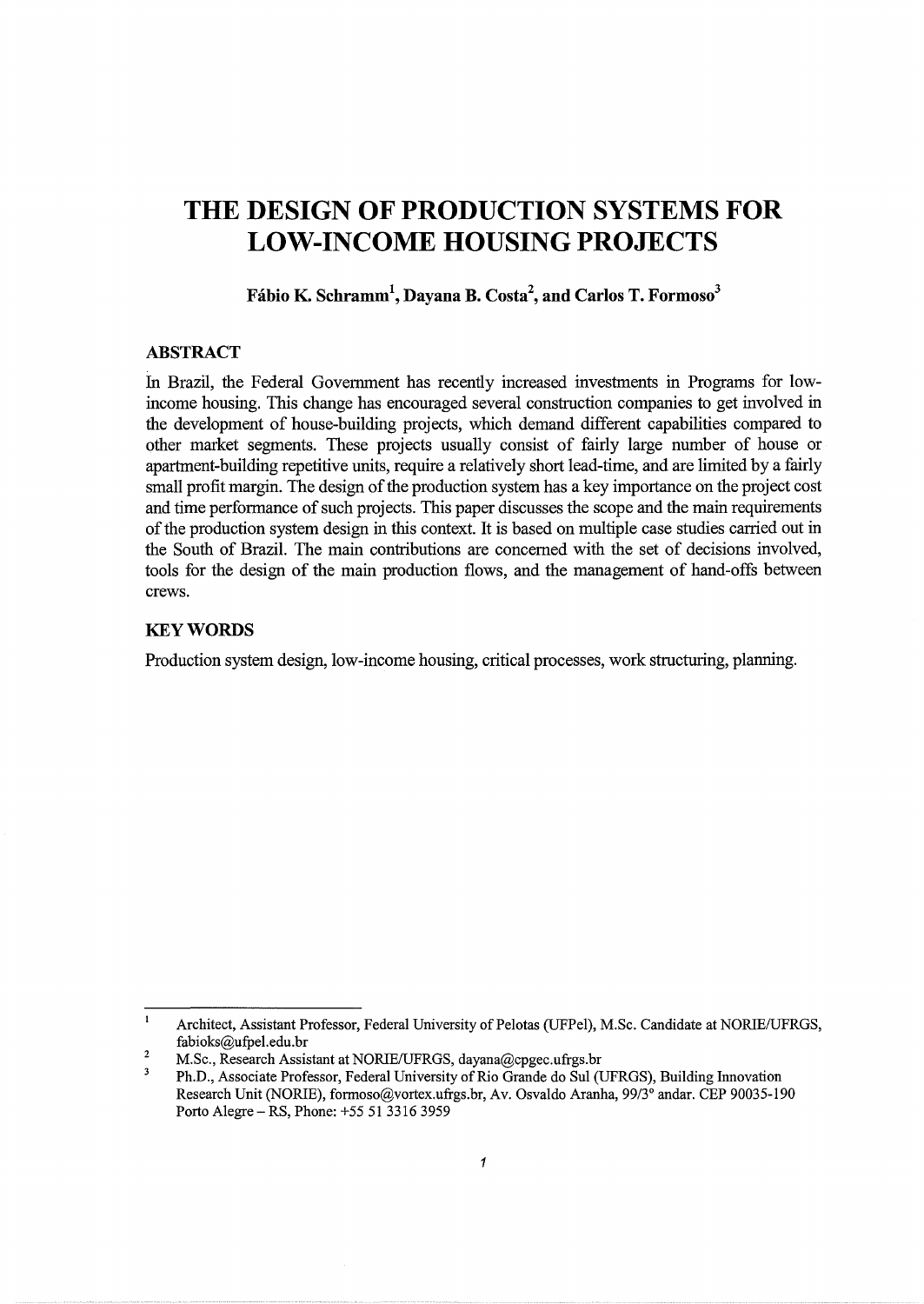#### **INTRODUCTION**

The launching of several housing construction programs intended for low-income population by the Brazilian Federal Government has motivated several construction companies to operate in a market sector that has not been well explored yet. This market has peculiar and distinctive features different from those found in other construction market sectors, such as industrial and commercial building, in which projects tend to be very different from each other.

In general, the house building projects financed by Brazilian Government Housing Programs are carried out in a relatively short duration (between 10 and 12 months for the construction stage), considering the fairly large number of housing units (between 120 and 400 units per project) and the use of traditional labor-intensive technologies. Usually, the Government establishes the duration of the project, the minimum gross floor area, and the minimum specification of some key components. Also, in most programs there is a cost yardstick.

For that reason, the companies that operate in this market are much concerned with the reduction of the project lead-time and costs, in order to keep their profit margins within an acceptable level. The financial resources from the Government are paid in monthly instalments, according to the development of the site activities and based on a previously approved schedule of payments.

The type of production system found in these projects has some similarities to those found in repetitive manufacturing environments (Bashford et al., 2003), since one kind of housing unit is produced in a repetitive way, using specialized crews for different phases.

Besides being repetitive, these projects are characterized by a perfectly defined demand. The product specifications, the volume and the duration, as well as the price are defined before the beginning of the construction stage. Under these conditions, speed and efficiency are critical for improving the performance of the production system. In that sense, the management of hand-offs between different crews plays a key role. In this context, production management plays a very important role in terms of reducing costs and lead times, and increasing profit margins.

For that reason, production management in this kind of project has been the focus of a research project, the Management of Social Interest Housing Projects (GEHIS), led by the Building Innovation Research Unit (NORIE) of the Federal University of Rio Grande do Sui. The main goal of this study has been to develop an integrated model for managing both design and production. The production planning and control model proposed by Bemardes and Formoso (2002) and the Last Planner system for production control (Ballard, 2000) were used as starting points to devise the proposed model.

One of the key processes of the proposed model is the design of the production system. The emphasis in this process was established due to the fact that in several case studies carried out in low-income housing projects the implementation of the production planning and control process at the medium and short term levels was insufficient to make the production system stable (under control), i.e. this was not enough to reduce the variability in the production system to an acceptable level. Despite the repetitive character of those projects, very little learning was achieved. Also, much of the variability and uncertainty was caused by absence or inadequacy of the decisions carried out before the beginning of the construction stage. For example, in some projects the execution sequence had not been adequately defined causing work interruptions.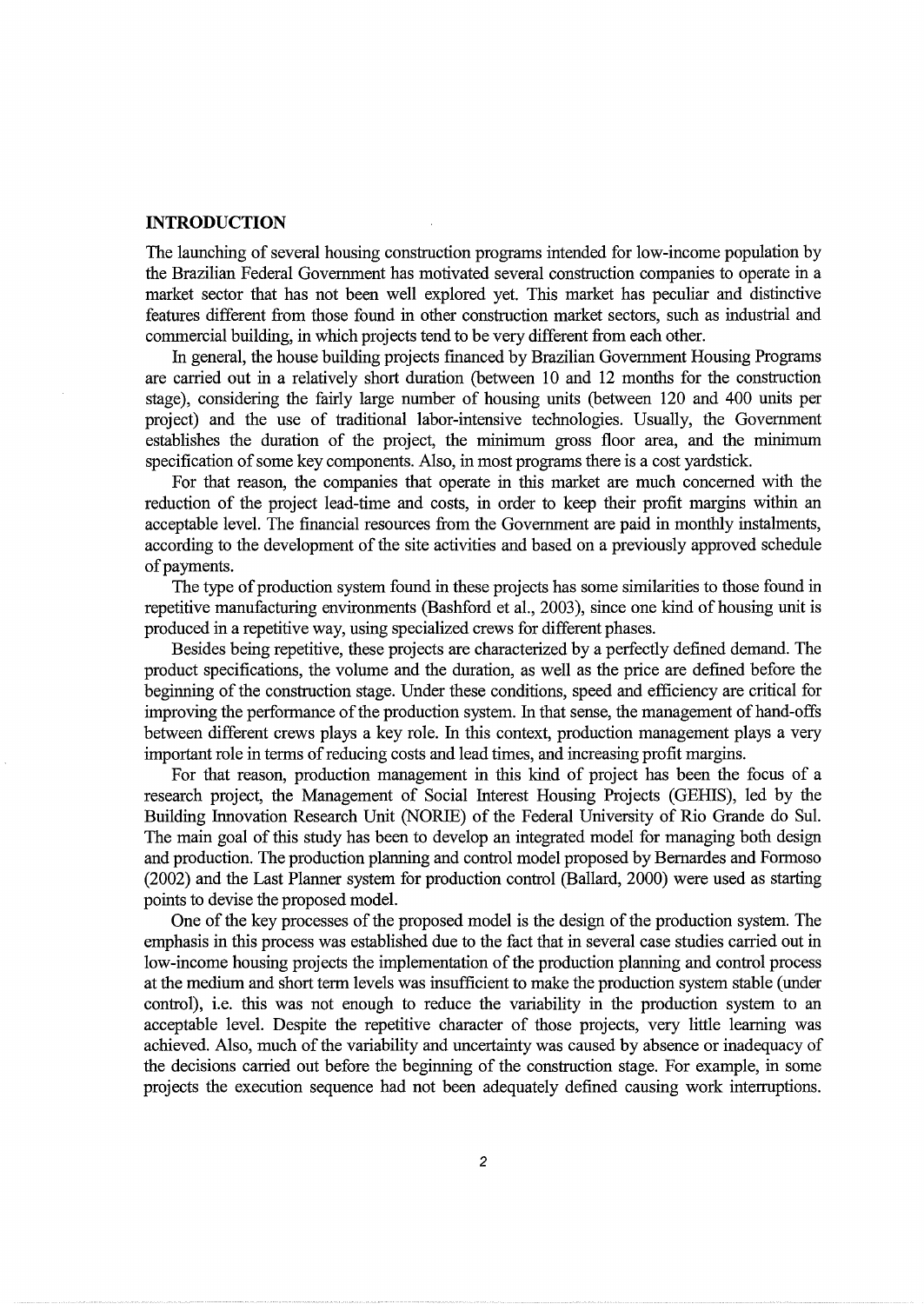Their performance was strongly affected by the combined effect of variability, interdependency, and speed of some key production processes.

Therefore, this study aims to investigate the role and the content of the production system design as a necessary step that should be part of the design stage, before the beginning of the construction stage. According to Koskela (2000), the production system design is a major step to avoid waste formation by removing undesirable features of the production system such as high variability. In the case of repetitive projects, the goal is to establish a non-stop synchronized workflow that is necessary to achieve the project deadlines (Bashford et al., 2003) and to keep costs under control.

This article discusses the purpose and the main decisions involved in the design of production systems. A sequence of steps and a set of tools are proposed, keeping in mind the need to manage hand-offs between different crews. A comparison to other approaches to synchronize production, such as just in case, just in time and theory of constraints (TOC) is also made. This study was based on multiple case studies developed in low-income housing projects in the South of Brazil.

## **THE PRODUCTION SYSTEM DESIGN**

In current practice, construction management is often centred in activities or contracts. The coordination between the various crews is governed by a central plan that establishes the sequence and the timing to start each activity. hnprovements, such as the reduction of project costs and duration, are typically sought mostly by increasing productivity or changing the sequence of activities.

By contrast, in the view of the lean construction community, a construction project should be managed in "project-as-production-system" terms, i.e. project total cost and duration are more important than the cost or duration of any specific activity (Howell and Ballard, 1998). Construction must be seen as a production system that involves specialised crews and hand-offs of partially finished work between them. Workflow in construction is considered as the flow of several crews moving from location to location and completing the work which is a requirement to be fulfilled before the next crew initiates the following task (Tommelein et al., 1999).

Production management is understood in terms of designing, operating (including planning, controlling and correcting) and improving productions systems (Koskela, 2000). The objective of the production system design is to discuss and translate the intended production strategy into a set of decisions, forming the structure that will manage the different activities (Slack et al., 1997), i.e. the production system design should create appropriate conditions for control and improvement (Ballard et al., 2001).

According to Askin and Goldberg (2002), *''production system design and operation involve managing production resources to meet customer demand''.* That requires the development and execution of production schedules specifying how to use resources to convert raw material into finished products. Gaither and Frazier (2001) state that the design of production systems must begin early, at the product design stage, when the way the product is manufactured and the production system is organized should be established. Taking into account how the product design decisions can influence the production process is the first opportunity available to increase the performance of the production system.

There are three main goals in the design of the production systems (Koskela, 2000): (a) deliver the project, (b) maximize value, and (c) minimize waste. At a strategic level, the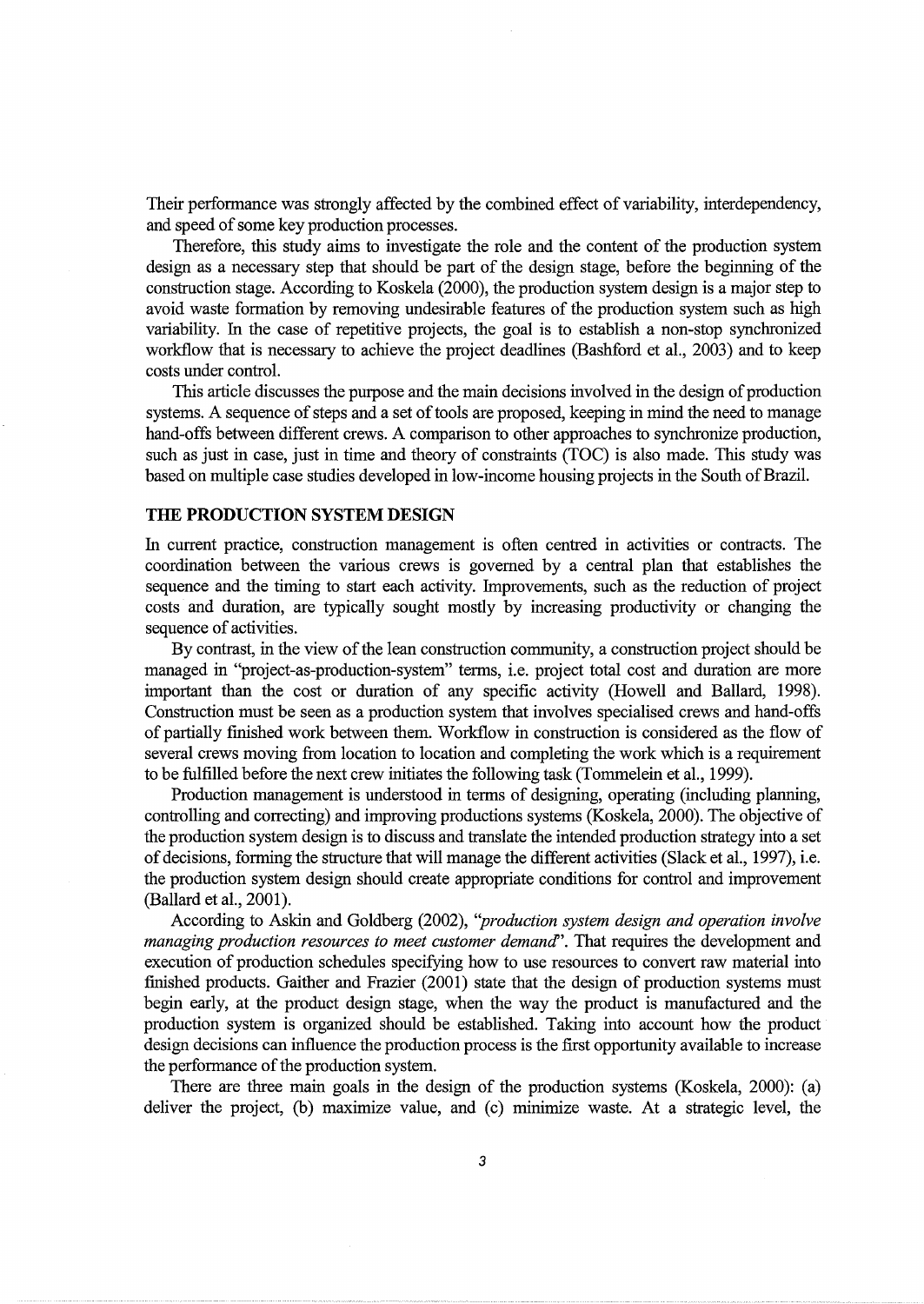production system design focuses on the broader chain of processes that involve not only on-site production but also suppliers and consumers (Slack et al., 1997). In operational terms, the concern is to devise the layout and the material and information flows in order to create favourable conditions for a high performance production system (Slack et al., 1997). In lowincome housing projects, the production system design represents the most basic form of minimizing the effect of variability, contributing to achieve the major project goals, such as the reduction of costs and lead-time.

## **PRODUCTION SYNCHRONIZATION**

The ideal situation in production systems with repetitive features is to have processes working in a continuous way so that the components flow without any delay or queue in a synchronized mode (Rodrigues and Mackness, 1998). Traditionally the approach used to achieve this purpose is balancing the capabilities of different production processes (Umble and Srikanth, 1995). Balancing means to equalize the processing time of different processes, while synchronizing refers to the effort of establishing a rhythm for material flows. Nevertheless, even if the processes are balanced, stocks might exist if the processes are not synchronized (Black, 1991)

According to Rodrigues and Mackness (1998), there are three theoretical approaches to production synchronization. The first one is the traditional way known as just-in-case (llC). It is based on the assumption that maximizing the efficiencies of the individual process leads to the optimal performance of the system. This can be achieved by the definition of economical lot sizes, local cost measurements, and managing resources to work with 100% utilization.

The just in time (llT) approach seeks to synchronize the production by attempting to create a chain of balanced production processes, in which products are fabricated as needed, pulling them from the market backwards to raw-materials, process by process. However, this synchronization approach finds some limitations. In some cases, it is difficult to create a balanced flow and, even if that is possible, the production system can stop whenever a process breaks down (Rodrigues and Mackness, 1998).

The third approach to production synchronization is the Theory of Constraints (TOC), which is a mix of push and pull systems, known as drum-buffer-rope- DBR (Goldratt and Fox, 1986). Differently from the previous ones, this approach recognizes the existence of a critical process (bottlenecks) in any production system, and seeks to identify and define the maximum utilization (drum) of this process and then subordinates all other processes to this decision (rope) (Cox and Spencer, 1998). In this way, components are pulled from the bottleneck process from upstream processes and then pushed from those to the downstream processes until the end process. In order to ensure throughput, buffers are used in the system. These are located before the bottleneck process to preserve its full utilization, and before the market in order to protect due dates (Rodrigues and Mackness, 1998). Thus, the DBR approach tries to focus the attention only on the process that compromises the production levels, the bottleneck, simplifying the task of production system management.

## **RESEARCH METHOD**

Six house-building projects financed by the Brazilian Government Housing Program were investigated in this study. These are located in Pelotas, Rio Grande and Santa Maria, all of them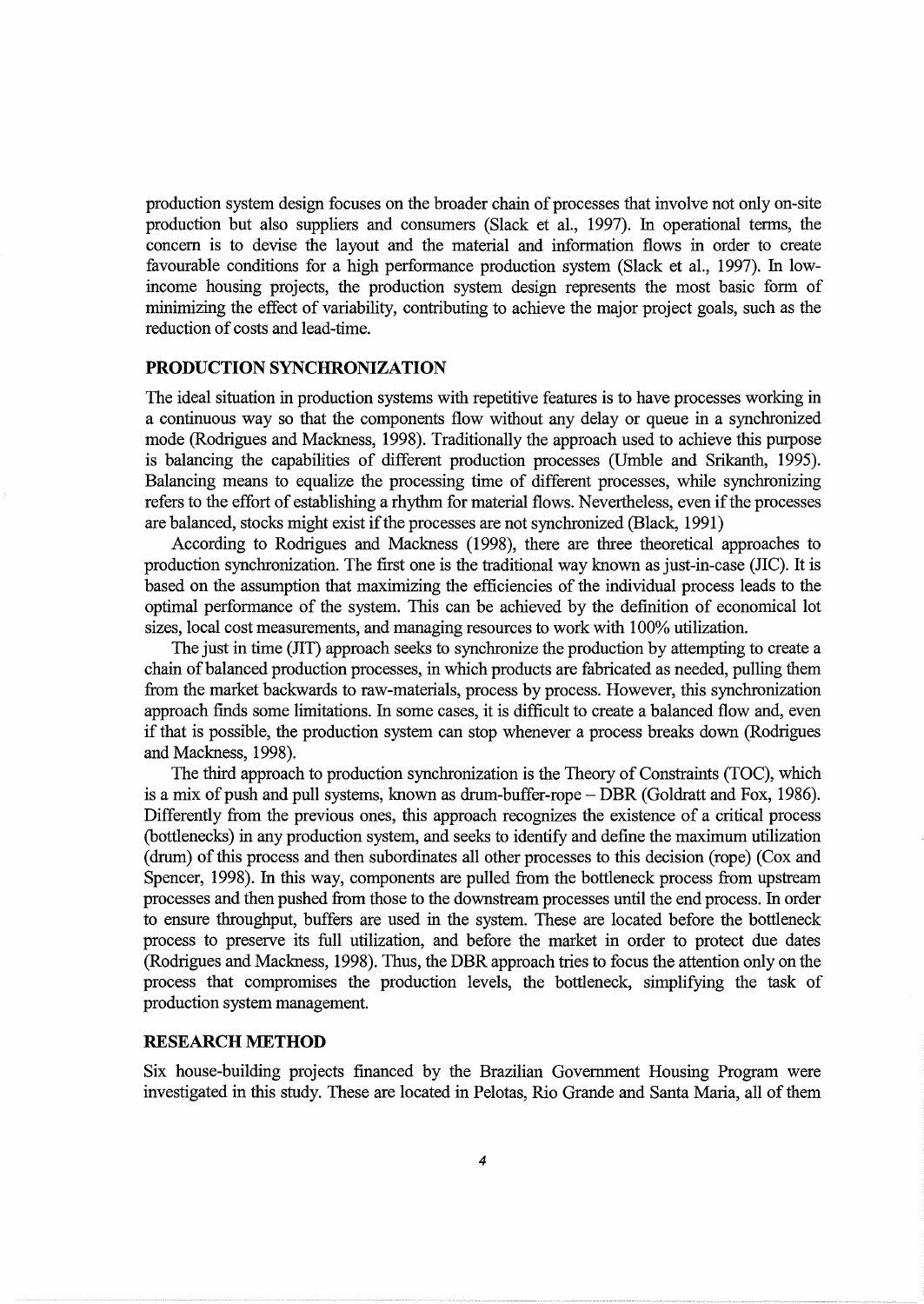medium-size towns of the State of Rio Grande do Sul, in the south of Brazil. Table 1 presents a brief description of those projects. The three companies involved in the six projects were all small sized: they typically carried out two to three low-income housing projects at a time.

In the first stage of the study, which involved three of those projects, a preliminary scope of decision-making for the design of the production system was established. Based on these findings and on the learning of the research team on the nature of those projects, the scope of decisionmaking was reviewed and applied in the other three projects.

| <b>Project</b>         | Company | <b>Number of Units</b>             | <b>Lead Time</b> | <b>Main components</b>                                                  |
|------------------------|---------|------------------------------------|------------------|-------------------------------------------------------------------------|
| Cidade de<br>Agueda    | A       | 356 houses                         | 10 months        | Pre-cast concrete panels, fibre-cement<br>tiles                         |
| Duque de Caxias        | C       | 02 buildings<br>$(112$ apartments) | 12 months        | Load-bearing brick walls, pre-cast<br>concrete slab, ceramic tiles      |
| Solar dos<br>Carvalhal | C       | 136 houses                         | 10 months        | Load-bearing brick walls, pre-cast<br>concrete slab, ceramic tiles      |
| Cruzeiro               | в       | 03 buildings<br>(111 apartments)   | 10 months        | Load-bearing brick walls, pre-cast<br>concrete slab, fibre-cement tiles |
| Noel Gurarany          | C       | 10 buildings<br>(200 apartments)   | 12 months        | Load-bearing brick walls, pre-cast<br>concrete slab, fibre-cement tiles |
| Novo Tempo             | B       | 10 buildings<br>(200 apartments)   | 12 months        | Load-bearing brick walls, pre-cast<br>concrete slab, fibre-cement tiles |

Table 1: Brief description of the projects investigated

In both stages, the design of the production system was carried out in weekly meetings involving the production management team - usually the production manager, the foreman, and the material supply manager, and, occasionally, the company top manager. In general, each meeting lasted for two hours, and for each project between 10 to 14 hours were spent in the design of the production system. The meetings were initially chaired by members of the research team, since this type of discussion was new in the companies involved. An agenda for discussion was usually prepared, and the participants were encouraged to discuss different alternatives for the production system design. The critical problems, the tasks to be carried out by each member, and the decisions made in each meeting were documented in the meeting minutes. At the end of this process a full report of the production system design was produced to be used in future projects.

The impact of the application of the production system design to some extent was assessed during the construction phase of those projects. The implementation of a planning and control system, based on the model proposed by Bernardes and Formoso (2002) and on the Last Planner System (Ballard, 2000), was monitored by the research team. This assessment was limited by the fact that some of those companies have had difficulties in implementing their production planning and control systems.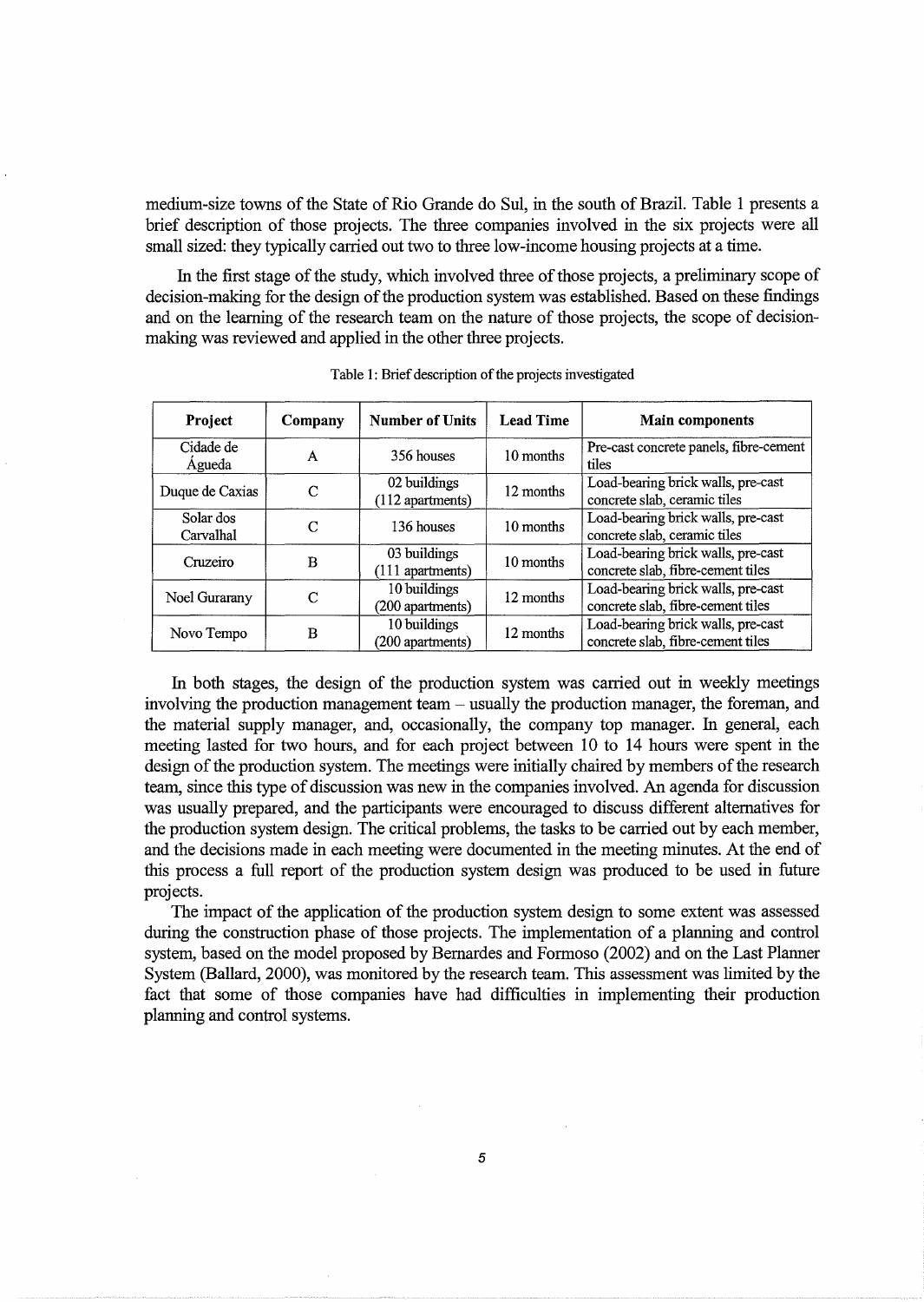# SCOPE OF THE PRODUCTION SYSTEM DESIGN IN LOW-INCOME HOUSING **PROJECTS**

Based on the six case studies, a proposal was made for the scope of decisions involved in the production system design for low-income housing projects. Also, some tools for supporting its implementation were devised. Figure 1 outlines the six main steps involved in the design of production systems in this particular kind of project. In spite of the sequential representation of these steps, most decisions are interdependent. For this reason, several iterations are usually necessary (represented by decision and revision flows), as indicated in Figure 1.



Figure 1: Decisions involved in production system design in low-income housing projects

In the following sections each of the steps presented in Figure 1 is explained. One of the case studies in which this process was implemented, the Novo Tempo project, is used as example. This project consisted of ten five-story buildings, each one of them containing twenty 37.15 sq.m. apartments. Those buildings were grouped in two blocks of three buildings and one block of four buildings. Besides those buildings, car parking, playground and a community centre building were built.

#### **DEFINITION OF THE BASE-UNIT INSTALLATION SEQUENCE AND CAPACITY PRE-PLANNING**

Based on some preliminary information about the project, the first step to be accomplished is the definition of the installation sequence and activity durations for the production base-unit. The production base-unit is defined as the smallest repetitive unit for each process. This can be a pavement, an apartment or a house, depending on the type of dwelling provided. It might be possible to have different base-units for distinct processes – for example the base unit for the load-bearing walls is often a pavement, while for the external plastering the base-unit is an apartment building or a façade.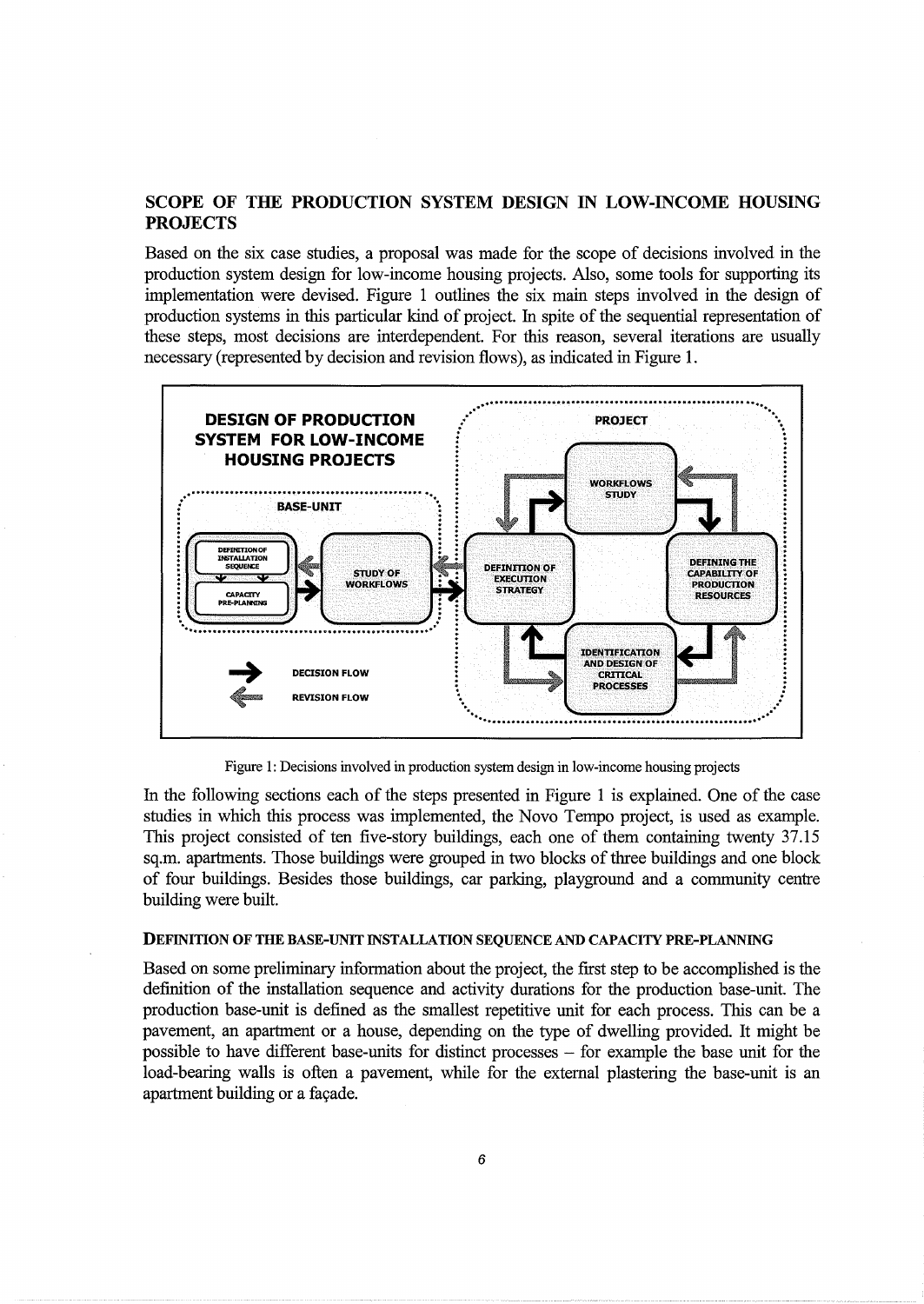fu this step, the focus is on the definition of the conversion activities involved in the production of a base-unit. A network can be drawn to represent the precedence relationships between activities. In general, this might be based on the experience of the production management team and on the consideration of the technical constraints related to the construction technology.

The length of each activity is based on the historical productivity rate of those activities. These lengths are selected in a deterministic manner, in such a way that they are unlikely to be exceeded. It means that a small time buffer is added to the duration of each activity. Although this strategy increases work-in-progress in the system, it was used because it increases the predictability of activity starts and in the material and pre-cast component supply, making control easier. However, if a work crew ends their work sooner than the scheduled date, they are allowed to start work in the next unit, provided the resources are available.

Besides the preliminary definition of the processes involved, a pre-plan of the required capacity should be made, as well as an initial definition of the production resources (equipment and crews) available. This pre-plan can be based on previous data from past projects, if available, such as size of crews, their productivity rates, and the capacity of the equipment likely to be used. This information should be properly documented in order to be available for the next steps  $-$  this is often neglected in construction projects and some of the discussions and decisions made are often forgotten, especially if there are changes in the production management team.

#### STUDY OF BASE-UNIT WORKFLOWS

In this step, the flow view of production management is emphasized. The workflows of several production crews along consecutive base-units are established in terms of both space and time. The Line of Balance technique (figure 2) can be used to define and simulate the workflows and the pace of each crew. The objective is to identify the interferences between the several production crews and, if necessary and possible, to change their paces or the sequencing in order to avoid such problems. Sometimes, it may also be necessary to make changes in the capacity of the production resources.

fu the line of balance, no time buffers are added between the activities because their durations had already been established with some slack in the previous step. However, time buffers are added at the end of building execution, in order to protect the system against variability in the total duration of the construction stage.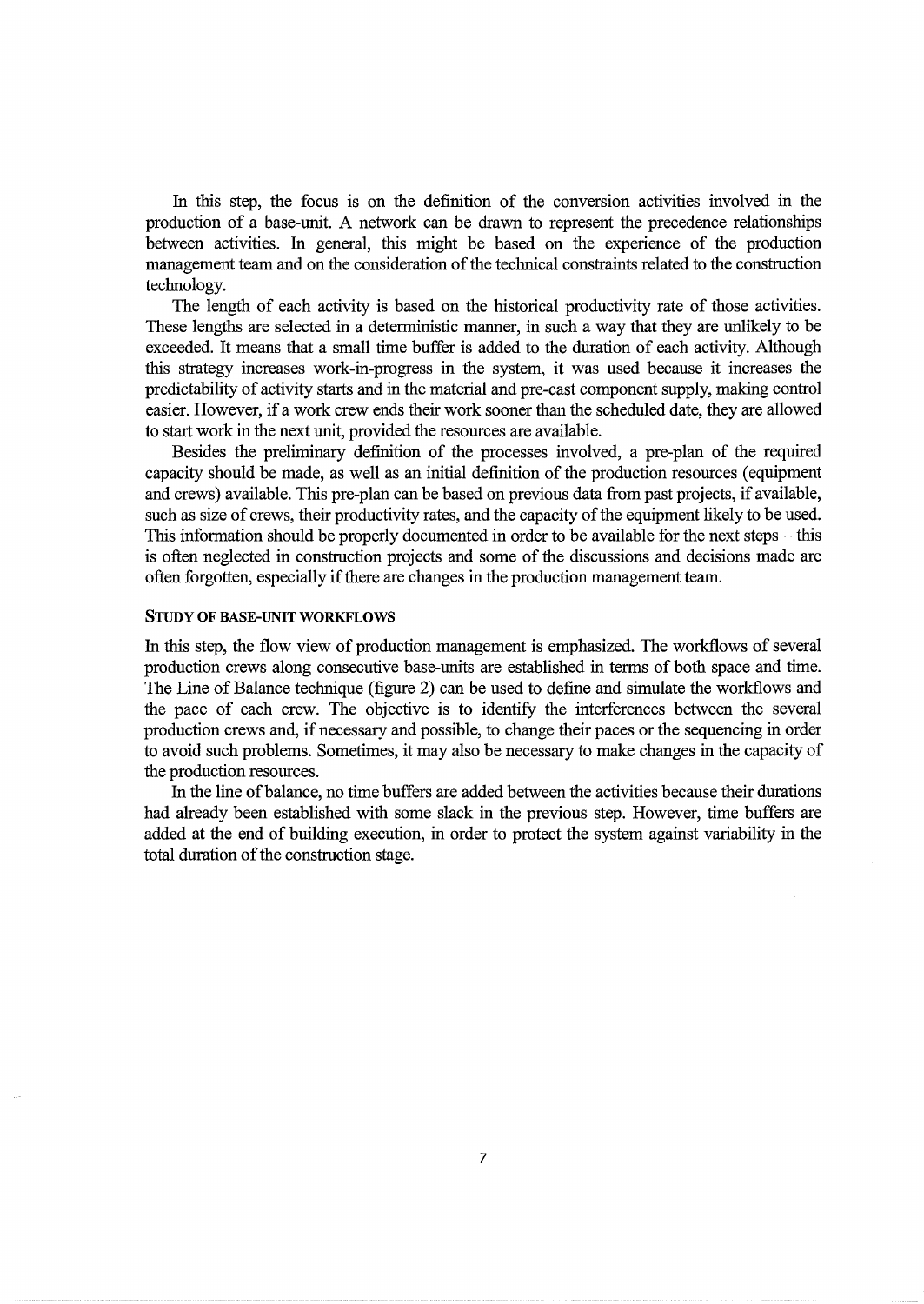

Figure 2: Line of balance for a project base-unit floor and wall tiling /wiring/door

#### DEFINITION OF THE PROJECT EXECUTION STRATEGY

The execution strategy for the project is one of the most important steps in the production system design, since it has a strong impact on the performance of the production system concerning costs and time. From this step on, the focus of the analysis begins to be on the whole project and not only on the base-units.

The definition of the execution strategy covers a chain of decisions related to project segmentation in work zones, in order to create "small projects" within the whole project (Birrel, 1980). These zones contain a certain number of base-units. The working crews will be assigned to those small projects, and should develop their activities in a continuous flow following an execution pace. In this sense, these segments should be executed independently from each other in a parallel or sequential manner.

Besides the project segmentation, it is necessary to define the size of transfer and production batches<sup>4</sup> for each process. Appropriate sizing of these batches contributes to achieving a synchronized workflow, reducing the level of stocks and the production lead-time (Umble and Srikanth, 1995).

Some product design decisions establish limits on the way the project can be segmented and how these segments can be assigned to different production crews. For example, in the case studies the definition of some production and transfer batch sizes depends on the form by which the base-units are grouped together and on their location in the site. For instance, in one of the projects the base-units were grouped in 28 terraced-house blocks. For that reason, the roofbuilding process could only start after the brick walls of 28 houses were concluded. If smaller

<sup>&</sup>lt;sup>4</sup> The process batch is equivalent to the quantity of one product that is processed by a resource before starting the production of another product, and the transfer batch is the quantity of units that will be moved at the same time from one workstation to the next. According to Umble and Srikanth (1995), the transfer batch does not need and should not be the same as the process batch and the transfer batch should be ideally as small as possible.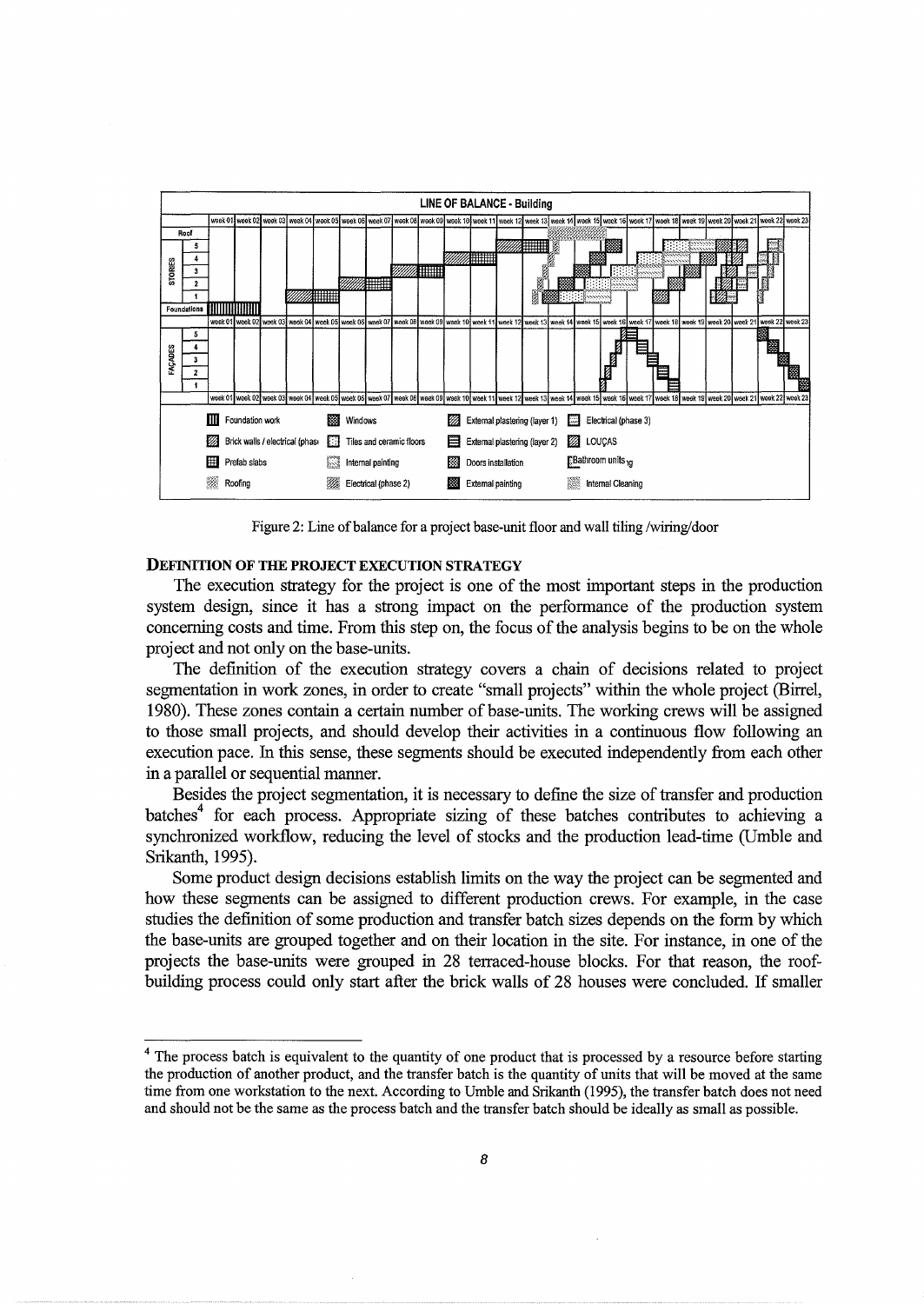blocks of houses had been designed it would have been possible to expedite the start of the roof construction, and consequently of the subsequent processes, reducing the lead-time of these units.

In this stage of production system design, several alternatives must be considered. The final choice of the execution strategy should be based on the following considerations: (a) impact of the strategy on the total project duration; (b) capacity of the material suppliers to fulfil the estimated demand; (c) production capacity of the critical processes (bottlenecks), in terms of crews and equipment; (d) impact of the strategy on the total project cost. In the case studies, Scurves were used to assess the financial impact of different execution strategies.

Although the most suitable execution strategy alternative should be chosen at this stage, the other alternatives should not be totally discarded, since one of them may become suitable if the original one cannot be implemented due to some unexpected change in the project. Figure 3 shows the graphical representation of an execution strategy for the project under analysis.



Figure 3: Partial execution strategy of the Novo Tempo project

In the Novo Tempo project, the sequencing of the execution of load-bearing walls had a strong influence on the execution strategy for the whole project. The construction started from the back to the front of the site in order to make it easier to move materials. The blockwall work was divided into three parts and each one of them was given to a different crew. The established pace was one story (base-unit) each five days. Each crew moved between two buildings. For example, in Figure 3 crew 1 moved between buildings 1 and 2 and then to buildings 7 and 8. While crew 1 was working at building 2, the pre-cast slab assembly crew worked in building 1.

#### **STUDY OF PROJECT WORKFLOWS**

The study of the project workflows consists of analysing the impact of the chosen execution strategy on the relationships between the base-unit workflows. The main concern is to focus on the production resource flows that are common to the different segments in which the project was divided, seeking its synchronization. The Line of Balance technique can also be used at this stage. Based on this study, it is possible to establish the timing for the beginning and the conclusion of each construction process, as well as the total duration for the project. In addition,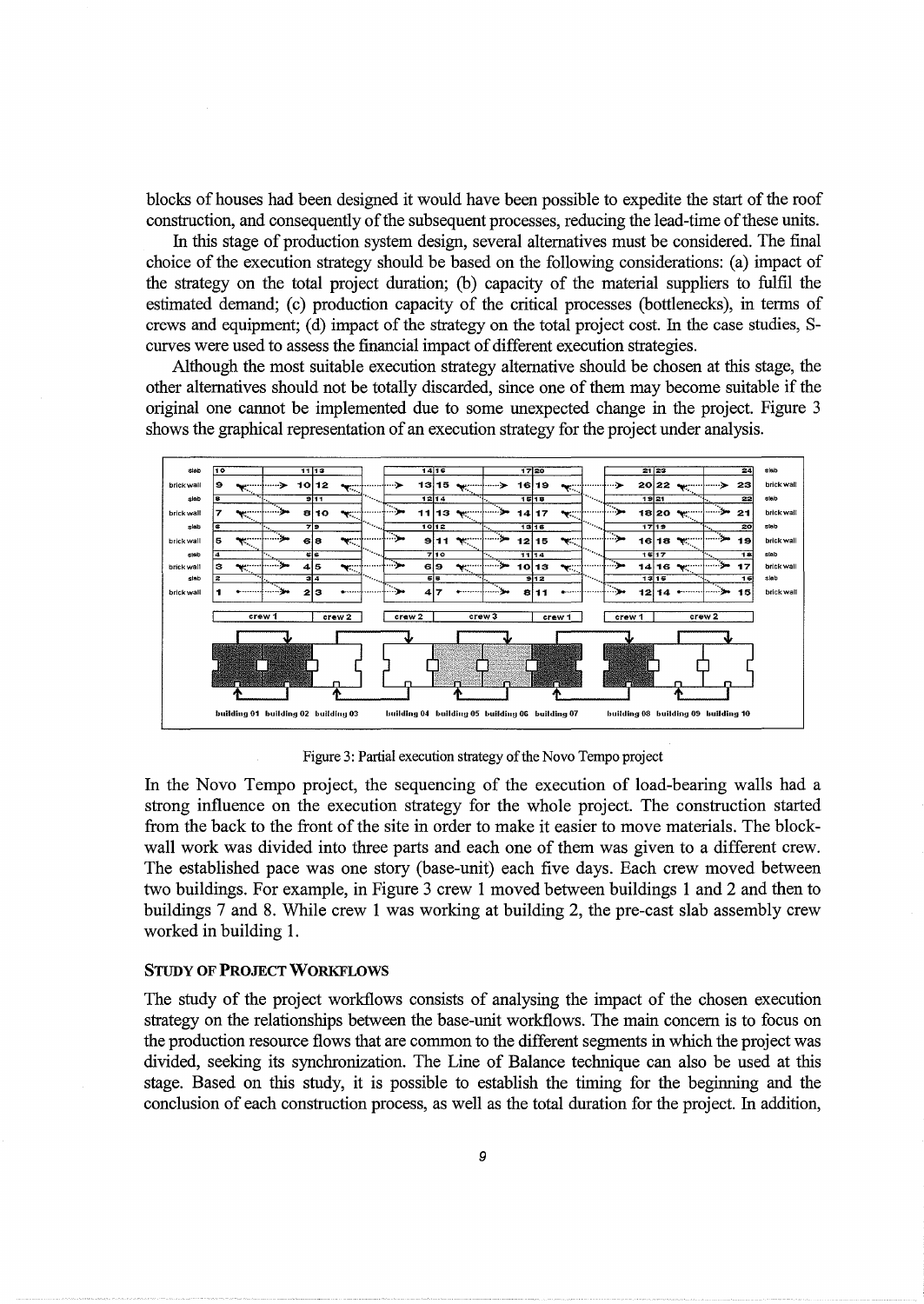it is important to compare and evaluate the deadlines established in this study against the leadtime demanded by the Housing Program.

Another tool used in this stage was the synchrony chart. Figure 4 presents a chart used to synchronise the execution of load-bearing walls (black) and the pre-cast slab assembly process (hachured), for 4 of the 10 buildings, which were designated to the block-wall crew 1. The following analyses were carried out: (a) the maintenance of even work flow for the block wall crews; (b) the establishment of a time window long enough to allow the pre-cast slabs to be assembled, considering the installed capacity of the equipment; (c) required production capacity for the off-site production of the pre-cast slabs; (d) impact on the total construction time.



Figure 4: Synchronisation Chart between the execution of load-bearing brick walls and pre-cast slabs assembly (for one crew)

# DEFINING THE CAPABILITY OF PRODUCTION RESOURCES

Based on the definition of the project execution strategy and considering the pre-planned capacity, it is possible to define the capacity of the main production resources that are required for carrying out the project. In this step, usually information about the necessary amount of resources (e.g. labor and equipment) is produced – for instance by using histograms. Based on this information, it might be necessary to change the execution strategy, due to the need of levelling resources or to the maximum availability of resources. Different from the long term planning, the aim of this step is not to plan the amount of resources for each construction activity, but to plan beforehand the necessary capacity of key production resources, considering the chosen execution strategy.

# IDENTIFICATION AND DESIGN OF CRITICAL PROCESSES

One of the key elements in the production system design is the design of critical processes. Although all production processes should receive an adequate degree of attention, some of them must have their design carried out earlier in the project and to a greater level of detail. These processes are called critical processes because they pose some risks to the production system, which might be related to safety, environment or production capability (Juran, 1992). In this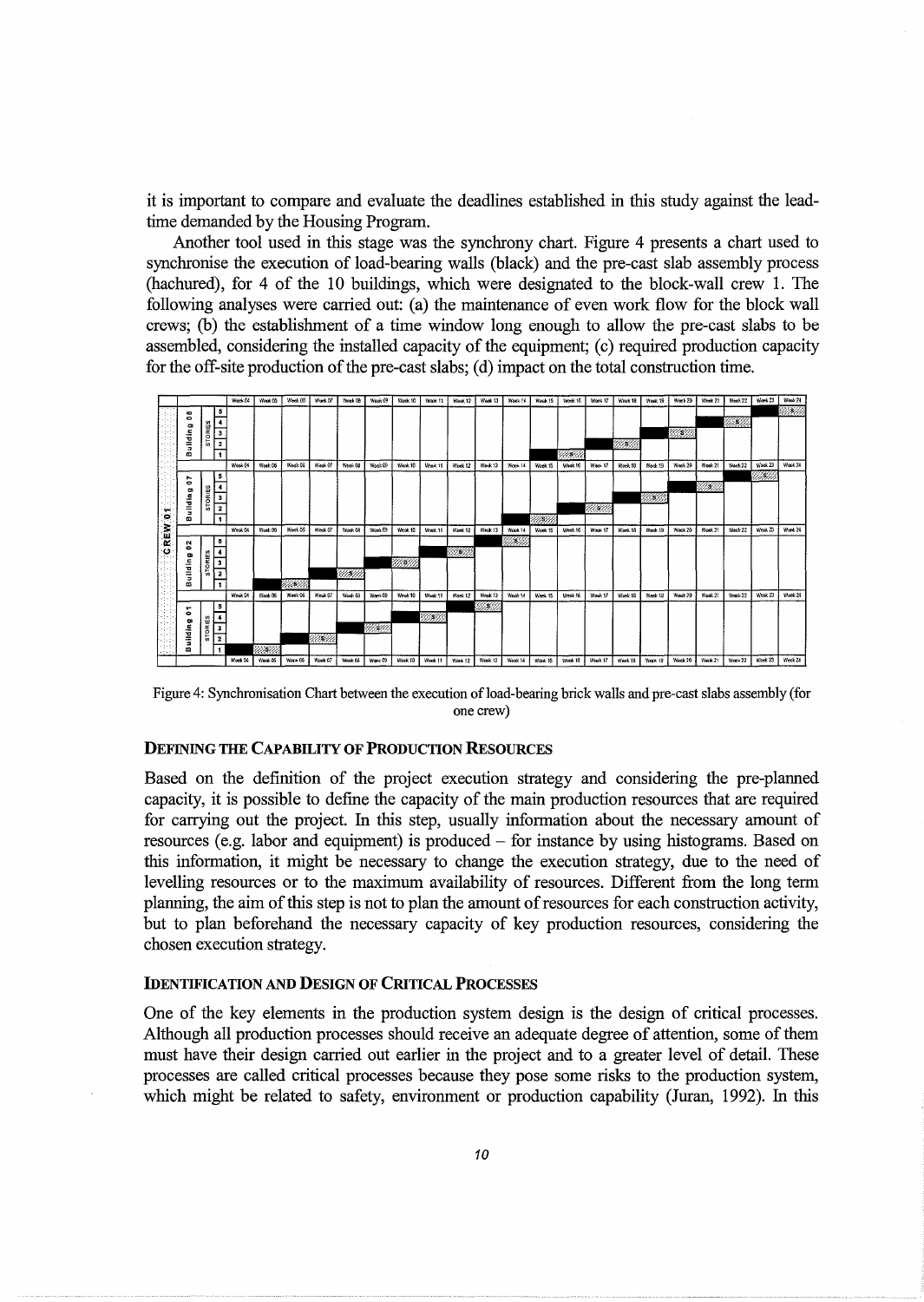study, the critical processes were the ones that created production bottlenecks. In other words, the design of the critical process imposed limits on the capacity of the entire production system (Cox and Spencer, 1998).

The identification of critical processes must be based on the analysis of the production process capability in comparison to the demands originated in the preceding steps. Based on the execution sequence, the production capabilities available and the existing demands, the processes considered to be critical for meeting the project deadline are identified. At this stage, the experience on previous projects is often very useful.

In most case studies, the critical processes were the prefabrication and assembly of concrete slabs and the execution of load-bearing walls, which are interdependent. After the conclusion of the shell, several other processes can be performed in parallel and protected from inclement weather conditions. In that sense, the load-bearing walls pulled upstream processes (that should have their capabilities properly designed) and pushed the production of downstream processes. A capacity buffer is often introduced in the production of pre-cast concrete slabs, aiming to protect the flow of the brick wall process, since delays in the installation of concrete slabs could cause delays or lead to need of changing the execution strategy.

# **IMP ACTS OF PRODUCTION SYSTEM DESIGN IN THE PRODUCTION PLANNING AND CONTROL PROCESS**

During the implementation of the production planning and control process in the construction stage, some positive impacts on the application of the production system design were observed. Firstly, the production of the long-term (master) plan became much simpler, since the main decision related to pace, capacity and deadlines had already been taken. In this case, long term planning played a different role compared to the traditional practice used by the companies involved in the case studies. These companies typically produce their long term planning based only on the production manager experience and on the deadlines jointly established with subcontractors and suppliers.

In addition, it was possible to assess the impacts of deviations in the critical process production rates on the total project duration. Therefore, production planning has simply the role of implementing the decisions made in production system design.

Some critical factors for the implementation of the production system design were identified in the case studies:

- The production manager must have a more strategic view of the production system, instead of simply being concerned with operational decisions;
- There must be effective means for communicating the execution strategy among the production management staff and the crews;
- There must be an emphasis on process transparency in terms of dissemination of plans and goals;
- The most critical uncertainties in the construction process (for instance suppliers lead-time) must be identified and properly tackled; and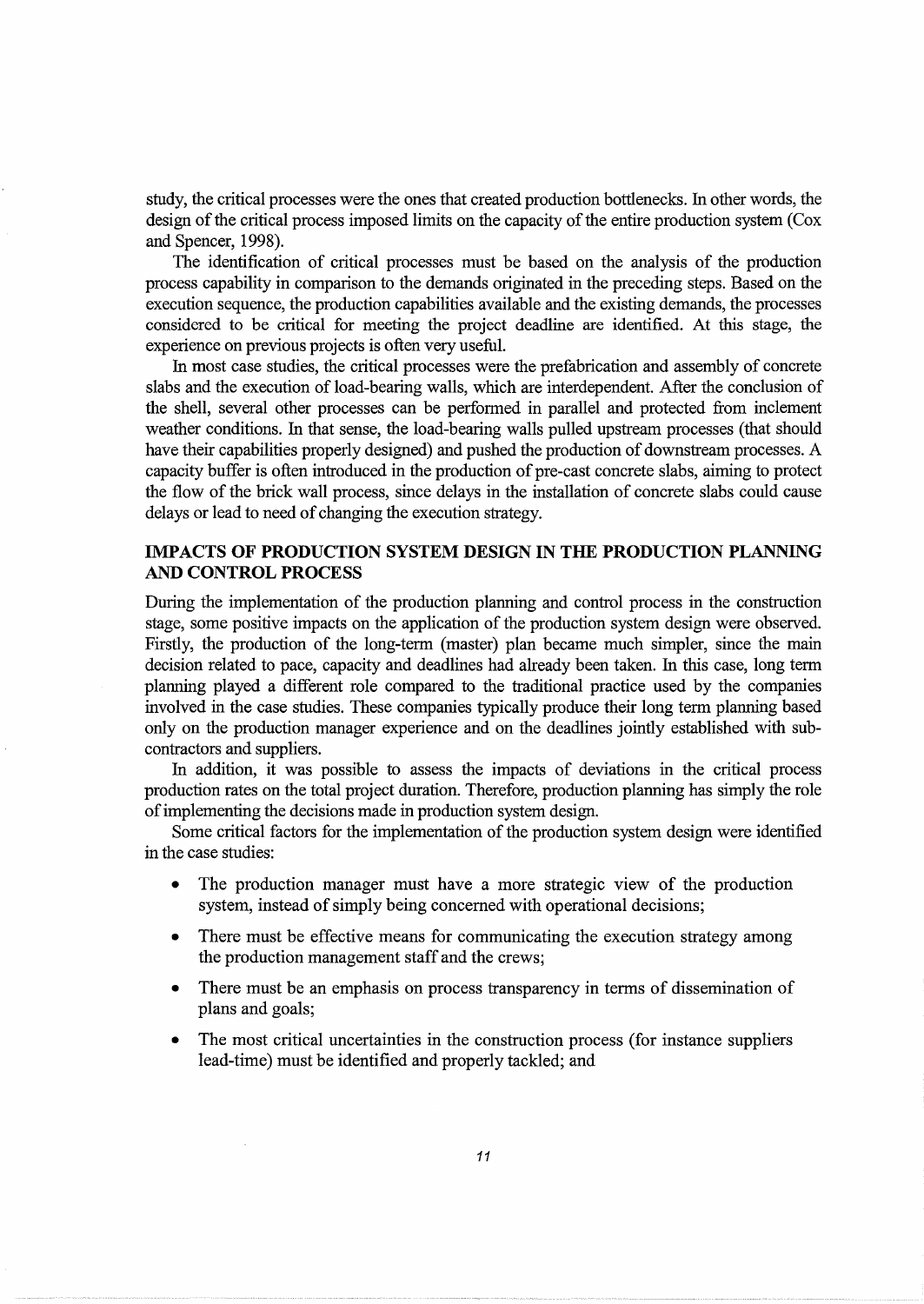The supporting tools must have a clear objective and the production plans must be simple in order to be understood by all.

# **FURTHER STUDIES**

The aim of this research study so far has been to define the scope of the decisions involved production system design for low-income housing projects. Further studies will be required to evaluate more deeply the impacts of different execution strategies concerning in terms of project lead-time and costs. Moreover, computational simulation could be used to analyse the implications of variations in batch and buffer sizes and in execution strategies on the system throughput. An additional area for new studies, which is out of the scope of this paper, is the investigation of resource and capacity management issues from system design to short term planning in this kind of project.

## **CONCLUSIONS**

This paper proposed a sequence of steps for structuring the decision making process involved in the design of production systems for low-income housing projects. Through multiple case studies, it was possible to assess the importance and the impacts of the production system design in the management of these projects.

The proposed approach for the design of production systems made it possible to connect a series of decisions that ought to be taken, considering the improvement of the whole production system, rather than of individual activities as it is often emphasised in the traditional view of project management. The importance of the hand-offs management between the production crews is also emphasized.

The discussion and formalization of decisions, made by the companies involved in the case studies, contributed to reduce improvisation in production management and also provided a focus for dealing with uncertainty before the beginning of the construction stage. This can potentially have a positive impact in the reduction of production costs and lead-time.

The emphasis on the critical processes provides the focus on those processes that limit the capacity of the production system as a whole. It is essential to consider the impacts of product design, since this can affect the definition of the execution strategy. In this respect, the production system design plays a key role in the interface between the design and production processes. In this way, the production system design provides some criteria for evaluating production management, since it establishes a reference for production planning, control and improvement.

#### **ACKNOWLEDGEMENTS**

The authors would like to thank FINEP (Habitare Programme), CNPq (RHAE Programme) and CAPES (PQI Programme) for the research grants that supported the development this research study, and also the construction companies that were partners in this study.

## **REFERENCES**

Askin, R. G. and Goldberg, J. B. (2002). *Design and Analysis of Lean Production Systems.* John Wiley.